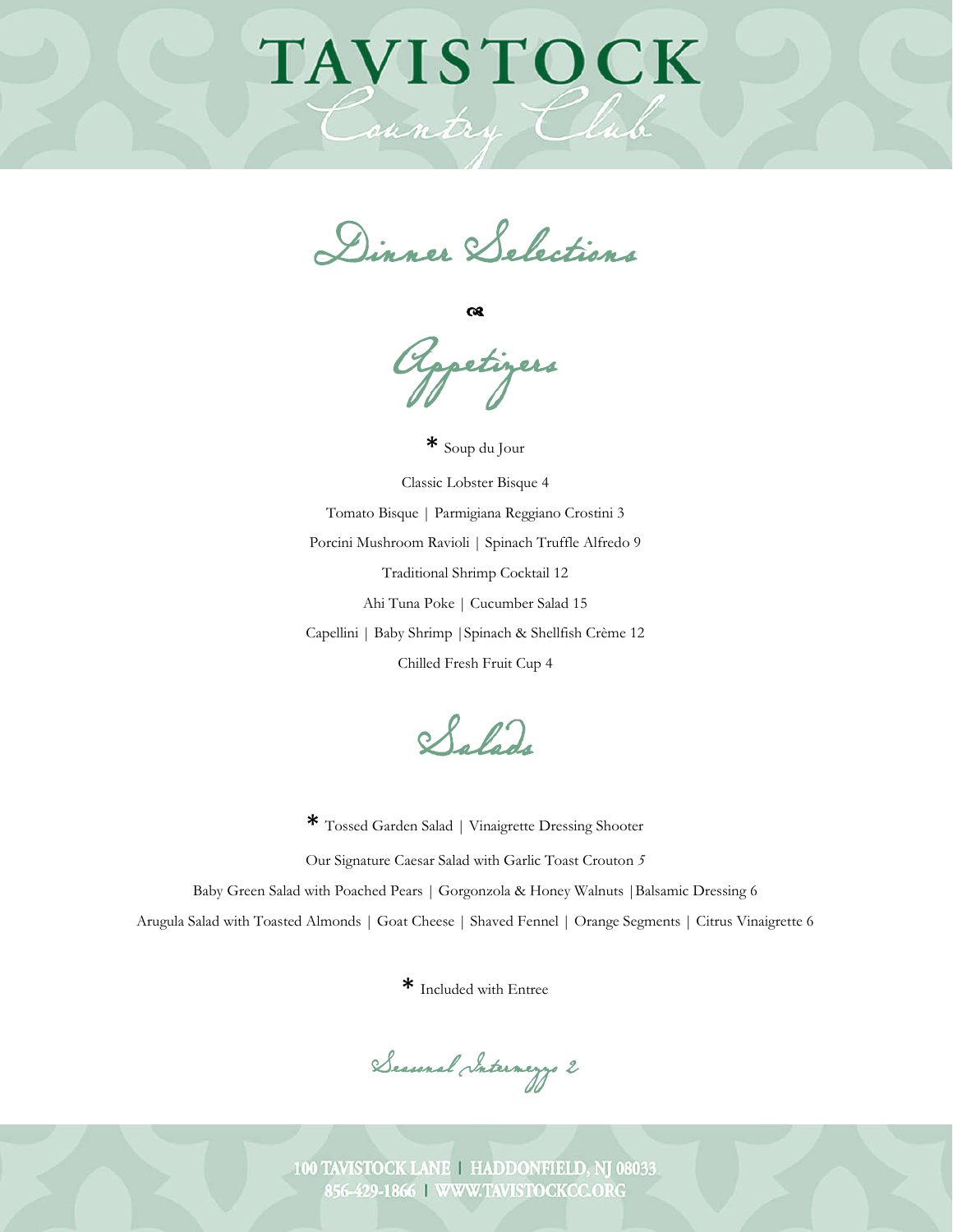## TAVISTOCK

Country Clu

 **Grilled Prime Filet Mignon** | Red Wine Demi-Glace

Eight Ounce 39 ● Six Ounce 37

#### **Roasted Prime Rib of Beef**

Cattleman's Cut 38 <br> **Classic Club Cut 35** 

**Carved Roasted Tenderloin of Beef "Chateaubriand"**  Mushroom Bordelaise Sauce 38

**Duo Plate of Grilled Filet Mignon & Maine Lobster Tail**  Sautéed Mushrooms & Drawn Butter 48

**Rack of New Zealand Lamb| Dijon Crust,** Rosemary Essence 40

**Fresh Fillet of Flounder Stuffed with Shrimp & Crabmeat**  with Lemon Parsley Nage 34

**Crabmeat Stuffed Shrimp** *|* Lemon Parsley Nage 33

**Oven Roasted Twin Maine Lobster Tails Stuffed Crabmeat** 48

**Pan-Seared Atlantic Salmon** I Lemon Parsley Nage 32

**Seared Chilean Sea Bass |** Shellfish Reduction 38

**Broiled Fillet of Flounder** Lemon Parsley Nage 30

**Traditional Maryland Crab Cakes** | Old Bay Tartar Sauce 30

**Sautéed Veal Scaloppini** | Capellini Marsala|Normande or Fiorenta (select one) 32

**Tuscan Veal Cutlet Parmesan |** Housemade Marinara 32 **Chicken Sinatra |** Scented Olive Oil |Wilted Spinach | Roasted Peppers Sharp Provolone Cheese | Prosciutto 30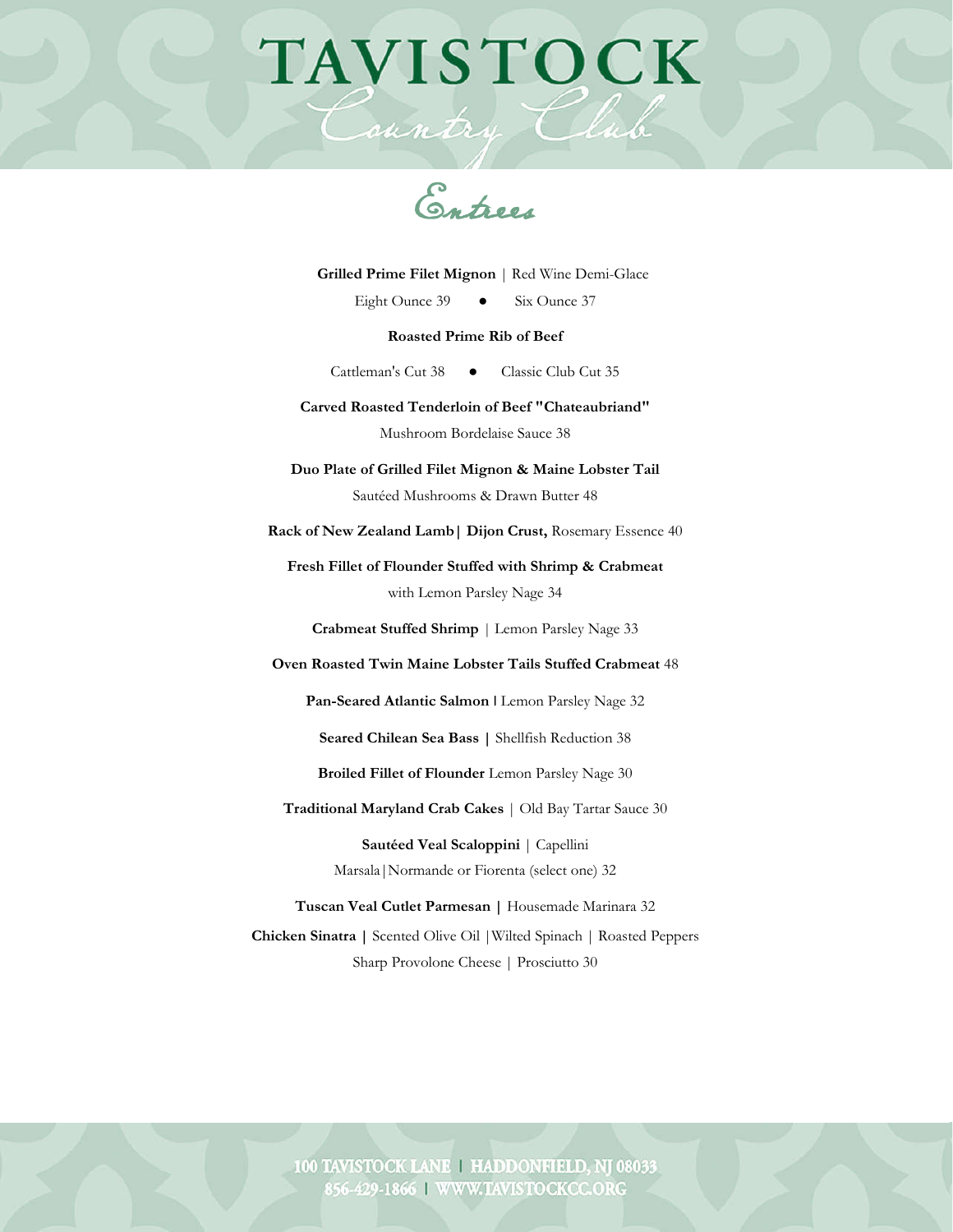### Sautéed or Grilled Breast of Chicken 29

**TAVISTOCK** 

Country Club

**Complimented By Your Choice of Garnitures** Dijon Wild Mushroom |Tomato Butter | Roasted Garlic Dill Cream | Normande Sun-dried Tomato Balsamic | Marsala | Fontana | Citrus Sauce

Choice of Two

Baked Stuffed Potato 3 Smashed New Potatoes Parmesan Potatoes Gratin 3 Creamy Scallion & Cheese Polenta 2 Herb Risotto 2 Spinach & Tomato Orzo 2

Honey Toasted Almond Haricot Verts Chef's Vegetable du Jour Sliced Asparagus & Garlic Herb Tomato Sauté 3 Charred Mixed Vegetables 2 Honey Glazed Carrots Smoked Bacon Sautéed Brussel Sprouts 4 Roasted Squash & Zucchini 2

Warmed Dinner Rolls with Creamery Butter

ঔ Freshly Brewed Regular and Decaffeinated Coffee Iced and Hot Tea

ALL PRICES SUBJECT TO CHANGE & DO NOT INCLUDE TAX OR GRATUITY